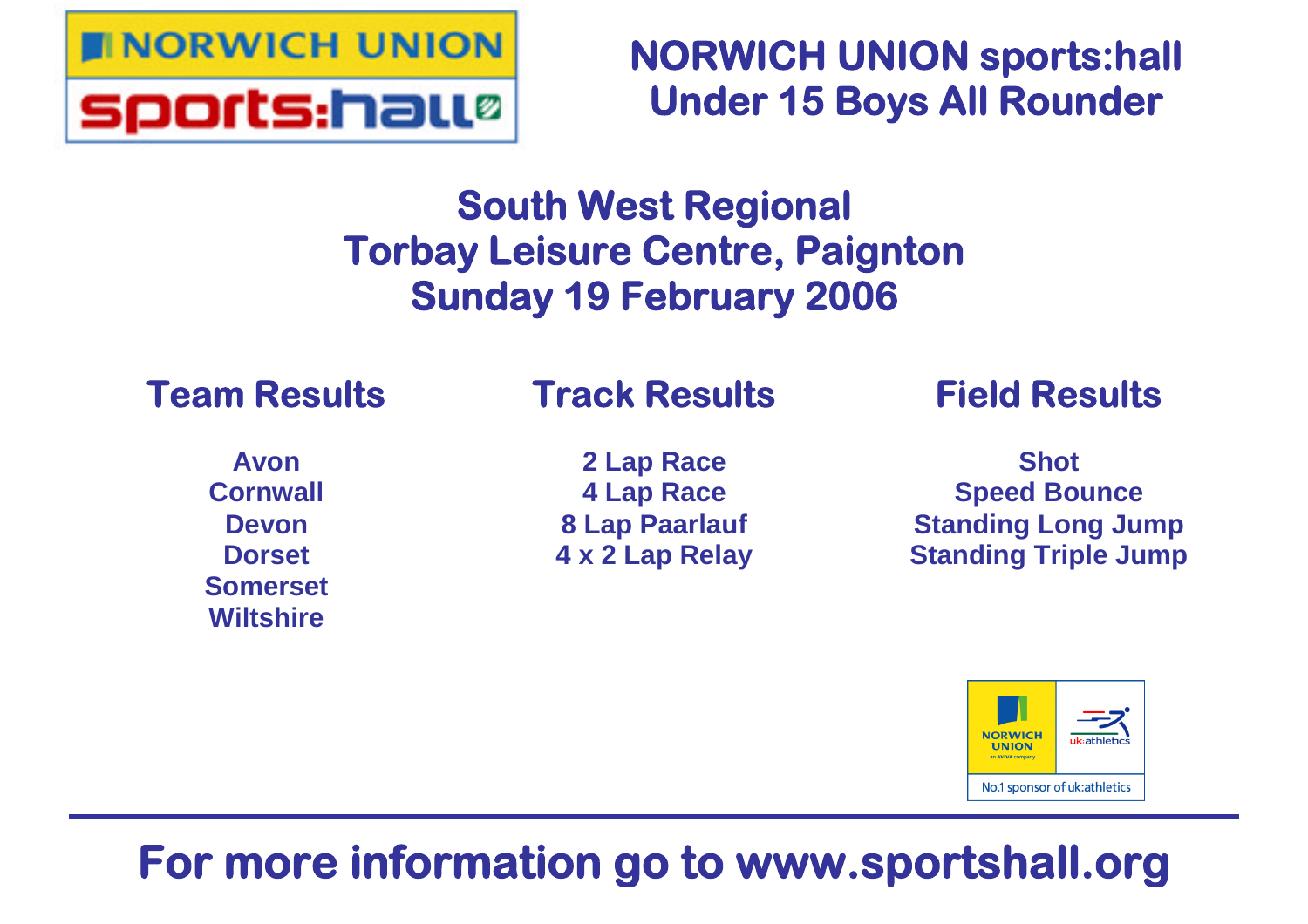### **Competition Results**

| Ranking | Team      | <b>Score</b> | <b>Individual</b> | P8 | 4x2 |
|---------|-----------|--------------|-------------------|----|-----|
|         | Dorset    | 654          | 524               | 60 | 70  |
| 2       | Avon      | 610          | 490               | 70 | 50  |
| 3       | Somerset  | 548          | 458               | 50 | 40  |
| 4       | Devon     | 508          | 448               | 0  | 60  |
| 5       | Cornwall  | 399          | 329               | 40 | 30  |
| 6       | Wiltshire | 341          | 321               | 0  | 20  |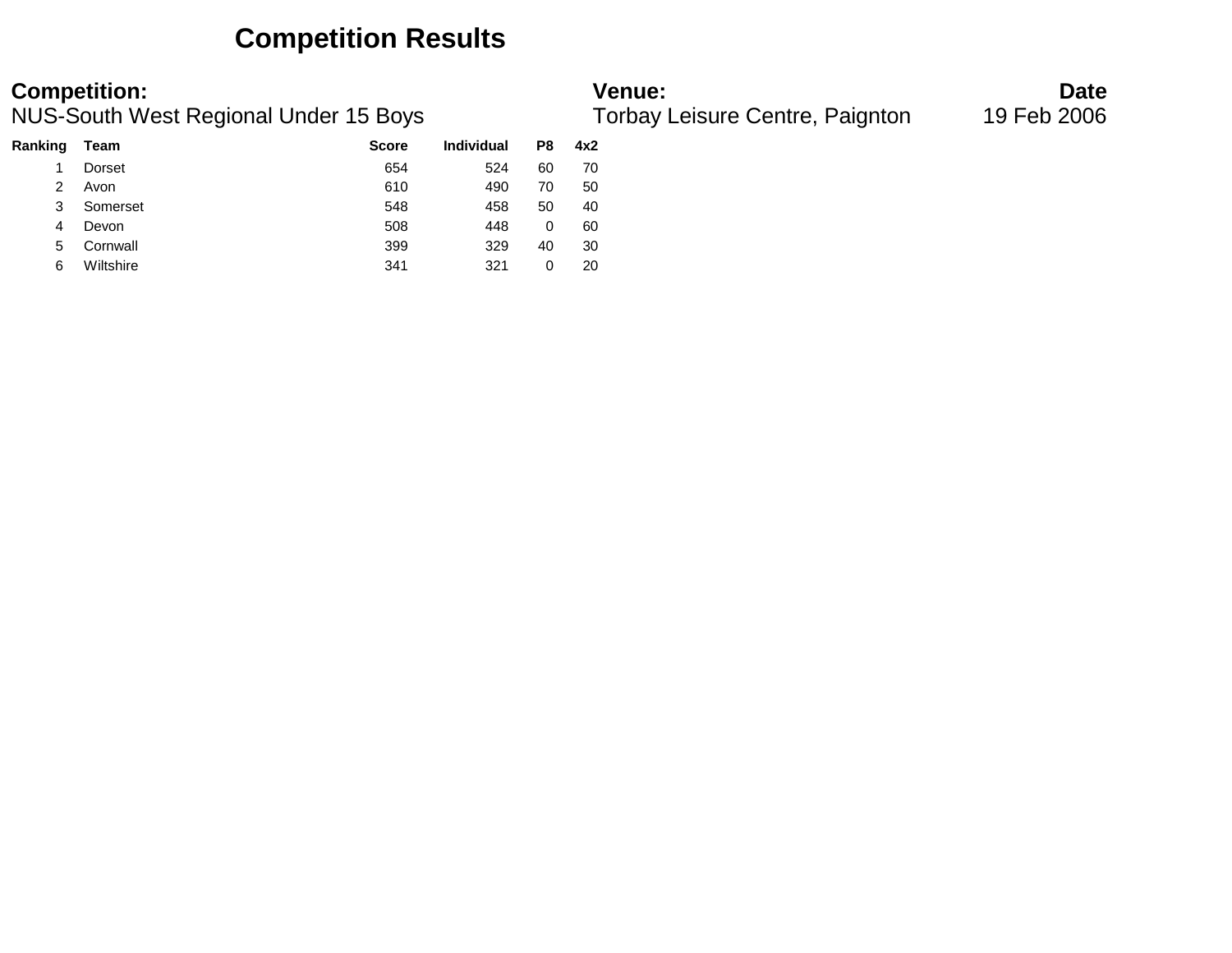### **Athlete Results**

| Ranking | <b>BibNo Athlete</b>      | <b>Team</b>   | <b>Score</b> | 2LR | 4LR | S  | <b>SB</b> | <b>SLJ</b> | <b>STJ</b> |
|---------|---------------------------|---------------|--------------|-----|-----|----|-----------|------------|------------|
| 1       | 106 Kieran Finn           | Dorset        | 144          | 46  |     |    | 48        | 50         |            |
| 2       | 85 Ding Yang              | Avon          | 135          | 39  |     |    | 46        |            | 50         |
| 3       | 107 Paul Green            | Dorset        | 134          |     | 44  |    | 50        |            | 40         |
| 4       | 100 Andrew Holland        | Devon         | 127          |     | 39  | 50 |           | 38         |            |
| 5       | 120 Josh Bristow          | Somerset      | 126          | 46  |     |    | 40        | 40         |            |
| 6       | 109 Dominic Wright        | Dorset        | 125          | 39  |     | 40 |           | 46         |            |
| $7=$    | 86 Lewis Hield            | Avon          | 121          | 39  |     |    | 34        | 48         |            |
| $7=$    | 108 Neil Chivers          | <b>Dorset</b> | 121          | 50  |     |    | 27        | 44         |            |
| 9       | 110 Shane Munford         | Dorset        | 120          |     | 28  | 46 |           |            | 46         |
| 10      | 95 Philip Warwicker       | Cornwall      | 119          |     | 33  | 44 |           |            | 42         |
| 11      | 90 Kane Allen             | Avon          | 118          |     | 50  | 26 |           | 42         |            |
| $12=$   | 87 Simon Atherton         | Avon          | 116          |     | 46  | 32 |           |            | 38         |
| $12=$   | 111 Khalidur Rhaman       | Dorset        | 116          |     | 48  | 38 |           |            | 30         |
| $12 =$  | 122 Bryan Disney-Chilcott | Somerset      | 116          | 32  |     |    | 36        |            | 48         |
| 15      | 89 John Forester          | Avon          | 115          |     | 33  |    | 38        |            | 44         |
| $16=$   | 88 Tristan Woolcock       | Avon          | 111          | 28  |     | 48 |           | 35         |            |
| $16=$   | 105 Chris Smith           | Devon         | 111          |     | 36  |    | 42        |            | 33         |
| 18      | 125 Richard Parrish       | Somerset      | 109          |     | 42  | 36 |           | 31         |            |
| 19      | 101 Ollie Payne           | Devon         | 108          | 46  |     |    | 27        | 35         |            |
| 20      | 124 Oliver Welch          | Somerset      | 107          |     | 39  | 42 |           |            | 26         |
| 21      | 103 Sam Stacey            | Devon         | 102          | 30  |     |    | 44        | 28         |            |
| $22 =$  | 121 Jamie Courtney        | Somerset      | 100          |     | 30  | 34 |           |            | 36         |
| $22 =$  | 129 Danny Talbot          | Wiltshire     | 100          | 39  |     |    | 30        | 31         |            |
| 24      | 123 Ben Venus             | Somerset      | 92           | 34  |     |    | 32        | 26         |            |
| 25      | 128 Sam Leadbeater        | Wiltshire     | 89           | 26  |     | 30 |           |            | 33         |
| 26      | 92 Daniel Drew            | Cornwall      | 76           |     | 24  | 24 |           |            | 28         |
| 27      | 127 Will Blunt            | Wiltshire     | 70           | 20  |     | 28 |           | 22         |            |
| $28=$   | 93 Adam Mears             | Cornwall      | 67           | 23  |     |    | 20        | 24         |            |
| $28=$   | 97 Ryan Samoluk           | Cornwall      | 67           | 23  |     | 22 |           |            | 22         |
| 30      | 104 Andrew Reed           | Devon         | 64           |     | 20  | 20 |           |            | 24         |
| 31      | 130 Ben Steen             | Wiltshire     | 62           |     | 22  |    | 20        | 20         |            |
| 32      | 94 Richard Vaughan        | Cornwall      | 56           | 18  |     |    | 20        | 18         |            |
| 33      | 96 Owen Willetts          | Cornwall      | 50           |     | 26  |    | 24        |            |            |
| $34=$   | 91 Sam Altcrskv-Knight    | Avon          | 0            |     |     |    |           |            |            |
| $34=$   | 112 Jake Criswick         | Dorset        | $\mathbf 0$  |     |     |    |           |            |            |
|         |                           |               |              |     |     |    |           |            |            |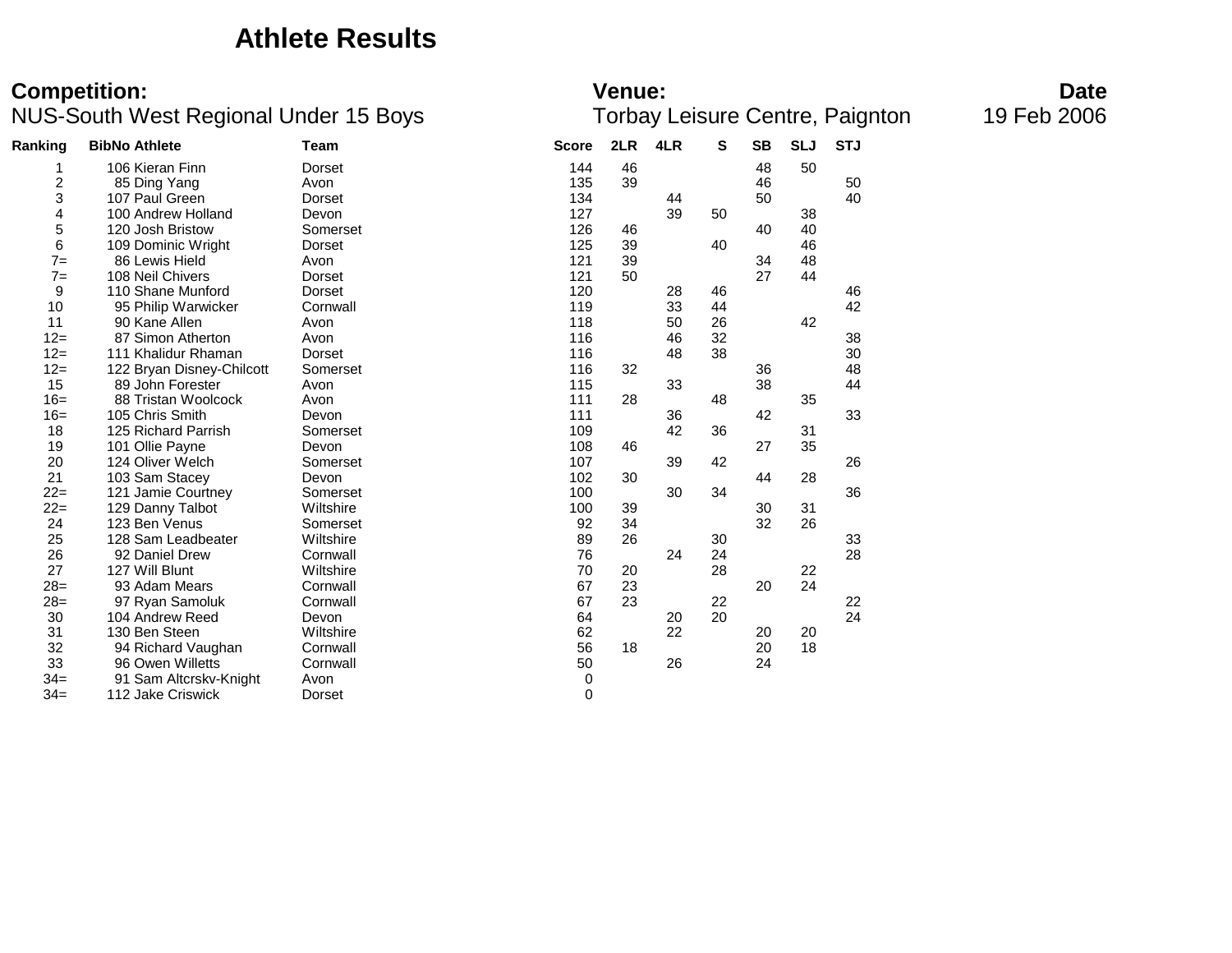# **Team Results Avon (orange)**

| <b>Competition:</b><br>NUS-South West Regional Under 15 Boys |                     |                         |              | <b>Venue:</b><br>Torbay Leisure Centre, Paignton |             |     |                   |                   |       |             | <b>Date</b>    |               |
|--------------------------------------------------------------|---------------------|-------------------------|--------------|--------------------------------------------------|-------------|-----|-------------------|-------------------|-------|-------------|----------------|---------------|
|                                                              |                     |                         |              |                                                  |             |     |                   |                   |       |             |                | 19 Feb 2006   |
| Ranking                                                      | <b>Team</b>         |                         | <b>Score</b> | <b>Individual</b>                                | P8          | 4x2 |                   |                   |       |             |                |               |
|                                                              | <b>Dorset</b>       |                         | 654          | 524                                              | 60          | 70  |                   |                   |       |             |                |               |
| 2                                                            | Avon                |                         | 610          | 490                                              | 70          | 50  |                   |                   |       |             |                |               |
| 3                                                            | Somerset            |                         | 548          | 458                                              | 50          | 40  |                   |                   |       |             |                |               |
| 4                                                            | Devon               |                         | 508          | 448                                              | 0           | 60  |                   |                   |       |             |                |               |
| 5                                                            | Cornwall            |                         | 399          | 329                                              | 40          | 30  |                   |                   |       |             |                |               |
| 6                                                            | Wiltshire           |                         | 341          | 321                                              | $\mathbf 0$ | 20  |                   |                   |       |             |                |               |
|                                                              | <b>Comp No Name</b> |                         | <b>Event</b> |                                                  | Perf1       |     | Perf <sub>2</sub> | Perf <sub>3</sub> | Perf4 | <b>Best</b> | Ranking        | <b>Points</b> |
|                                                              | 85                  | Ding Yang               | 2LR          |                                                  | 21.2        |     |                   |                   |       | 21.2        | $5=$           | 39            |
|                                                              | 85                  | Ding Yang               | <b>SB</b>    |                                                  | 83          |     |                   |                   |       | 83          | 3              | 46            |
|                                                              | 85                  | Ding Yang               | <b>STJ</b>   |                                                  | 7.52        |     | 7.96              | 0.00              |       | 7.96        | 1              | 50            |
|                                                              | 86                  | <b>Lewis Hield</b>      | 2LR          |                                                  | 21.2        |     |                   |                   |       | 21.2        | $5=$           | 39            |
|                                                              | 86                  | Lewis Hield             | <b>SB</b>    |                                                  | 75          |     |                   |                   |       | 75          | 9              | 34            |
|                                                              | 86                  | <b>Lewis Hield</b>      | SLJ          |                                                  | 2.54        |     | 2.54              | 2.60              |       | 2.60        | $\overline{2}$ | 48            |
|                                                              | 87                  | Simon Atherton          | 4LR          |                                                  | 45.1        |     |                   |                   |       | 45.1        | 3              | 46            |
|                                                              | 87                  | Simon Atherton          | S            |                                                  | 7.85        |     | 8.11              | 8.32              |       | 8.32        | 10             | 32            |
|                                                              | 87                  | Simon Atherton          | <b>STJ</b>   |                                                  | 6.88        |     | 6.96              | 6.70              |       | 6.96        | $\overline{7}$ | 38            |
|                                                              | 88                  | <b>Tristan Woolcock</b> | 2LR          |                                                  | 22.6        |     |                   |                   |       | 22.6        | 12             | 28            |
|                                                              | 88                  | <b>Tristan Woolcock</b> | S            |                                                  | 10.09       |     | 0.00              | 10.29             |       | 10.29       | $\overline{2}$ | 48            |
|                                                              | 88                  | <b>Tristan Woolcock</b> | <b>SLJ</b>   |                                                  | 2.32        |     | 2.28              | 2.28              |       | 2.32        | $8=$           | 35            |
|                                                              | 89                  | John Forester           | 4LR          |                                                  | 46.4        |     |                   |                   |       | 46.4        | $9=$           | 33            |
|                                                              | 89                  | John Forester           | <b>SB</b>    |                                                  | 79          |     |                   |                   |       | 79          | 7              | 38            |
|                                                              | 89                  | John Forester           | <b>STJ</b>   |                                                  | 7.30        |     | 7.26              | 7.10              |       | 7.30        | 4              | 44            |
|                                                              | 90                  | Kane Allen              | 4LR          |                                                  | 44.5        |     |                   |                   |       | 44.5        | 1              | 50            |
|                                                              | 90                  | <b>Kane Allen</b>       | S            |                                                  | 0.00        |     | 7.71              | 0.00              |       | 7.71        | 13             | 26            |
|                                                              | 90                  | Kane Allen              | <b>SLJ</b>   |                                                  | 2.18        |     | 2.24              | 2.38              |       | 2.38        | 5              | 42            |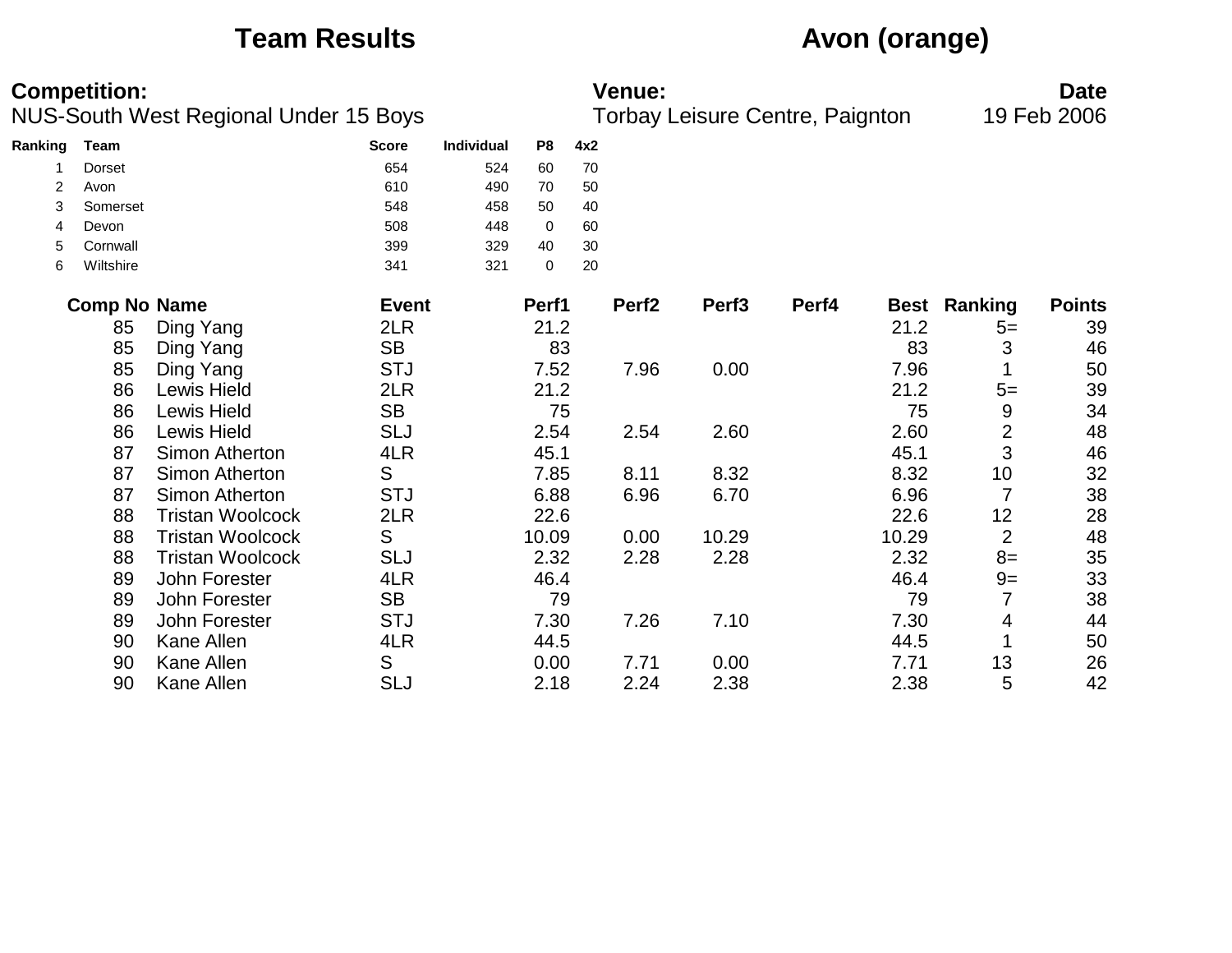# **Team Results Cornwall (navy)**

| <b>Competition:</b><br>NUS-South West Regional Under 15 Boys |                       |                         |              |            |                   | <b>Venue:</b> | <b>Date</b><br>19 Feb 2006 |                                 |       |       |                     |               |
|--------------------------------------------------------------|-----------------------|-------------------------|--------------|------------|-------------------|---------------|----------------------------|---------------------------------|-------|-------|---------------------|---------------|
|                                                              |                       |                         |              |            |                   |               |                            | Torbay Leisure Centre, Paignton |       |       |                     |               |
| Ranking                                                      | <b>Team</b>           |                         | <b>Score</b> | Individual | P8                | 4x2           |                            |                                 |       |       |                     |               |
|                                                              | <b>Dorset</b>         |                         | 654          | 524        | 60                | 70            |                            |                                 |       |       |                     |               |
| $\overline{2}$                                               | Avon                  |                         | 610          | 490        | 70                | 50            |                            |                                 |       |       |                     |               |
| 3                                                            | Somerset              |                         | 548          | 458        | 50                | 40            |                            |                                 |       |       |                     |               |
| 4                                                            | Devon                 |                         | 508          | 448        | $\pmb{0}$         | 60            |                            |                                 |       |       |                     |               |
| 5<br>6                                                       | Cornwall<br>Wiltshire |                         | 399<br>341   | 329<br>321 | 40<br>$\mathbf 0$ | 30<br>20      |                            |                                 |       |       |                     |               |
|                                                              |                       |                         |              |            |                   |               |                            |                                 |       |       |                     |               |
|                                                              | <b>Comp No Name</b>   |                         | <b>Event</b> |            | Perf1             |               | Perf <sub>2</sub>          | Perf <sub>3</sub>               | Perf4 |       | <b>Best Ranking</b> | <b>Points</b> |
|                                                              | 92                    | <b>Daniel Drew</b>      | 4LR          |            | 50.0              |               |                            |                                 |       | 50.0  | 14                  | 24            |
|                                                              | 92                    | <b>Daniel Drew</b>      | S            |            | 5.95              |               | 6.41                       | 0.00                            |       | 6.41  | 14                  | 24            |
|                                                              | 92                    | <b>Daniel Drew</b>      | <b>STJ</b>   |            | 6.04              |               | 6.24                       | 5.90                            |       | 6.24  | 12                  | 28            |
|                                                              | 93                    | <b>Adam Mears</b>       | 2LR          |            | 23.7              |               |                            |                                 |       | 23.7  | $14=$               | 23            |
|                                                              | 93                    | <b>Adam Mears</b>       | <b>SB</b>    |            | 63                |               |                            |                                 |       | 63    | $15=$               | 20            |
|                                                              | 93                    | <b>Adam Mears</b>       | <b>SLJ</b>   |            | 2.10              |               | 2.12                       | 2.12                            |       | 2.12  | 14                  | 24            |
|                                                              | 94                    | <b>Richard Vaughan</b>  | 2LR          |            | 24.8              |               |                            |                                 |       | 24.8  | 17                  | 18            |
|                                                              | 94                    | <b>Richard Vaughan</b>  | <b>SB</b>    |            | 63                |               |                            |                                 |       | 63    | $15=$               | 20            |
|                                                              | 94                    | <b>Richard Vaughan</b>  | <b>SLJ</b>   |            | 1.74              |               | 1.56                       | 1.60                            |       | 1.74  | 17                  | 18            |
|                                                              | 95                    | <b>Philip Warwicker</b> | 4LR          |            | 46.4              |               |                            |                                 |       | 46.4  | $9=$                | 33            |
|                                                              | 95                    | <b>Philip Warwicker</b> | S            |            | 9.52              |               | 9.98                       | 10.21                           |       | 10.21 | 4                   | 44            |
|                                                              | 95                    | <b>Philip Warwicker</b> | <b>STJ</b>   |            | 7.10              |               | 6.66                       | 6.64                            |       | 7.10  | 5                   | 42            |
|                                                              | 96                    | <b>Owen Willetts</b>    | 4LR          |            | 49.7              |               |                            |                                 |       | 49.7  | 13                  | 26            |
|                                                              | 96                    | <b>Owen Willetts</b>    | <b>SB</b>    |            | 66                |               |                            |                                 |       | 66    | 14                  | 24            |
|                                                              | 96                    | <b>Owen Willetts</b>    | <b>SLJ</b>   |            | 0.00              |               | 0.00                       | 0.00                            |       | 0.00  |                     |               |
|                                                              | 97                    | <b>Ryan Samoluk</b>     | 2LR          |            | 23.7              |               |                            |                                 |       | 23.7  | $14=$               | 23            |
|                                                              | 97                    | <b>Ryan Samoluk</b>     | S            |            | 4.78              |               | 5.53                       | 5.84                            |       | 5.84  | 15                  | 22            |
|                                                              | 97                    | <b>Ryan Samoluk</b>     | <b>STJ</b>   |            | 5.66              |               | 0.00                       | 5.42                            |       | 5.66  | 15                  | 22            |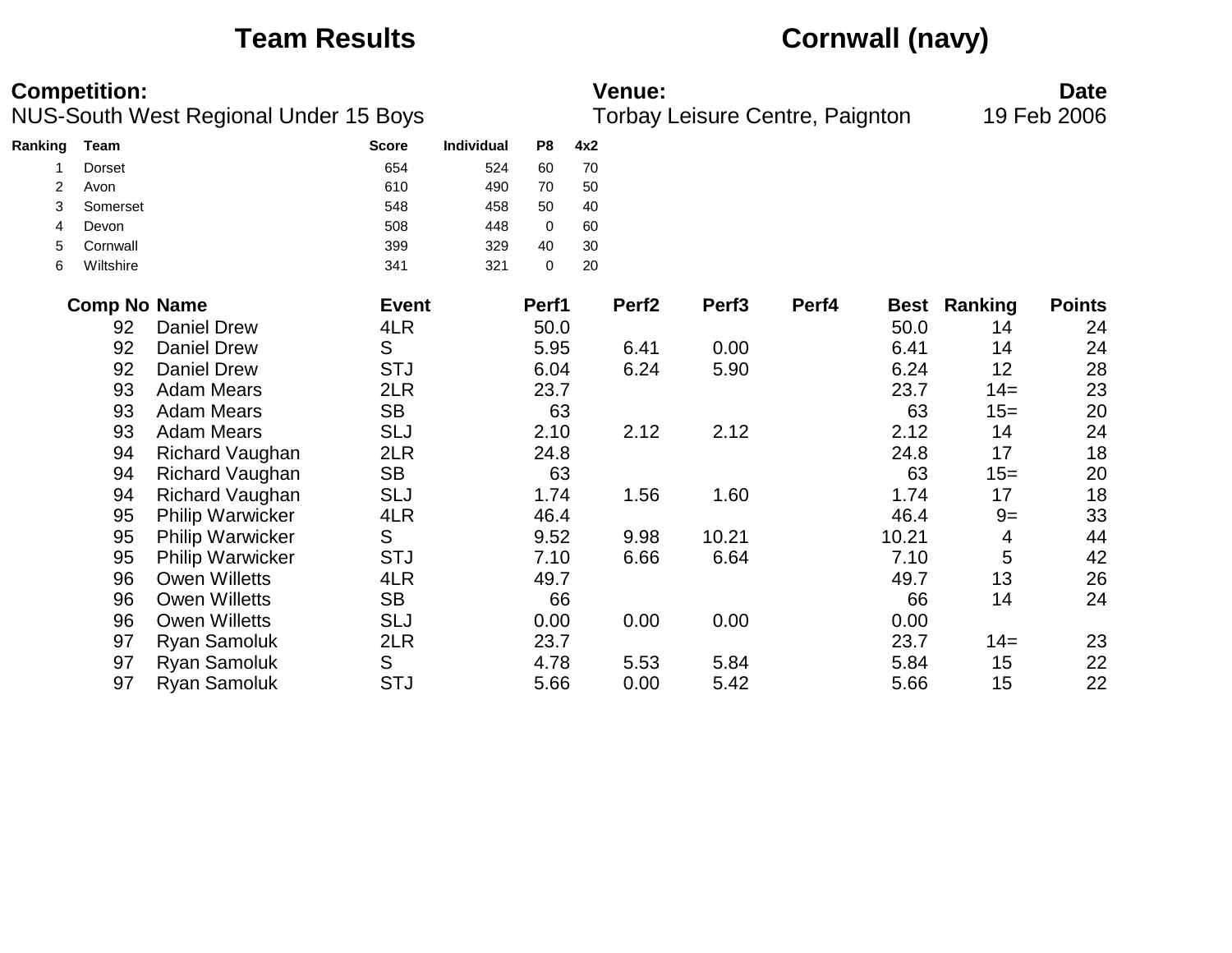# **Team Results Devon (red)**

| <b>Competition:</b> |                     |                                       |              |                   |       | <b>Venue:</b> |                   |                                 |       |       |                     | <b>Date</b>   |  |  |
|---------------------|---------------------|---------------------------------------|--------------|-------------------|-------|---------------|-------------------|---------------------------------|-------|-------|---------------------|---------------|--|--|
|                     |                     | NUS-South West Regional Under 15 Boys |              |                   |       |               |                   | Torbay Leisure Centre, Paignton |       |       |                     | 19 Feb 2006   |  |  |
| Ranking             | Team                |                                       | <b>Score</b> | <b>Individual</b> | P8    | 4x2           |                   |                                 |       |       |                     |               |  |  |
|                     | Dorset              |                                       | 654          | 524               | 60    | 70            |                   |                                 |       |       |                     |               |  |  |
| 2                   | Avon                |                                       | 610          | 490               | 70    | 50            |                   |                                 |       |       |                     |               |  |  |
| 3                   | Somerset            |                                       | 548          | 458               | 50    | 40            |                   |                                 |       |       |                     |               |  |  |
| 4                   | Devon               |                                       | 508          | 448               | 0     | 60            |                   |                                 |       |       |                     |               |  |  |
| 5                   | Cornwall            |                                       | 399          | 329               | 40    | 30            |                   |                                 |       |       |                     |               |  |  |
| 6                   | Wiltshire           |                                       | 341          | 321               | 0     | 20            |                   |                                 |       |       |                     |               |  |  |
|                     | <b>Comp No Name</b> |                                       | <b>Event</b> |                   | Perf1 |               | Perf <sub>2</sub> | Perf <sub>3</sub>               | Perf4 |       | <b>Best Ranking</b> | <b>Points</b> |  |  |
|                     | 100                 | <b>Andrew Holland</b>                 | 4LR          |                   | 45.8  |               |                   |                                 |       | 45.8  | $6=$                | 39            |  |  |
|                     | 100                 | <b>Andrew Holland</b>                 | S            |                   | 13.05 |               | 0.00              | 12.33                           |       | 13.05 |                     | 50            |  |  |
|                     | 100                 | <b>Andrew Holland</b>                 | SLJ          |                   | 2.34  |               | 2.32              | 2.30                            |       | 2.34  |                     | 38            |  |  |
|                     | 101                 | Ollie Payne                           | 2LR          |                   | 20.8  |               |                   |                                 |       | 20.8  | $2=$                | 46            |  |  |
|                     | 101                 | Ollie Payne                           | <b>SB</b>    |                   | 68    |               |                   |                                 |       | 68    | $12 =$              | 27            |  |  |
|                     | 101                 | Ollie Payne                           | <b>SLJ</b>   |                   | 2.24  |               | 2.32              | 2.28                            |       | 2.32  | $8=$                | 35            |  |  |
|                     | 103                 | Sam Stacey                            | 2LR          |                   | 21.9  |               |                   |                                 |       | 21.9  | 11                  | 30            |  |  |
|                     | 103                 | Sam Stacey                            | <b>SB</b>    |                   | 82    |               |                   |                                 |       | 82    | 4                   | 44            |  |  |
|                     | 103                 | Sam Stacey                            | <b>SLJ</b>   |                   | 2.14  |               | 2.22              | 2.26                            |       | 2.26  | 12                  | 28            |  |  |
|                     | 104                 | <b>Andrew Reed</b>                    | 4LR          |                   | 53.8  |               |                   |                                 |       | 53.8  | 16                  | 20            |  |  |
|                     | 104                 | <b>Andrew Reed</b>                    | S            |                   | 5.20  |               | 5.43              | 5.80                            |       | 5.80  | 16                  | 20            |  |  |
|                     | 104                 | <b>Andrew Reed</b>                    | <b>STJ</b>   |                   | 5.76  |               | 5.58              | 0.00                            |       | 5.76  | 14                  | 24            |  |  |
|                     | 105                 | <b>Chris Smith</b>                    | 4LR          |                   | 46.1  |               |                   |                                 |       | 46.1  | 8                   | 36            |  |  |
|                     | 105                 | <b>Chris Smith</b>                    | <b>SB</b>    |                   | 81    |               |                   |                                 |       | 81    | 5                   | 42            |  |  |
|                     | 105                 | <b>Chris Smith</b>                    | <b>STJ</b>   |                   | 6.46  |               | 5.68              | 0.00                            |       | 6.46  | $9=$                | 33            |  |  |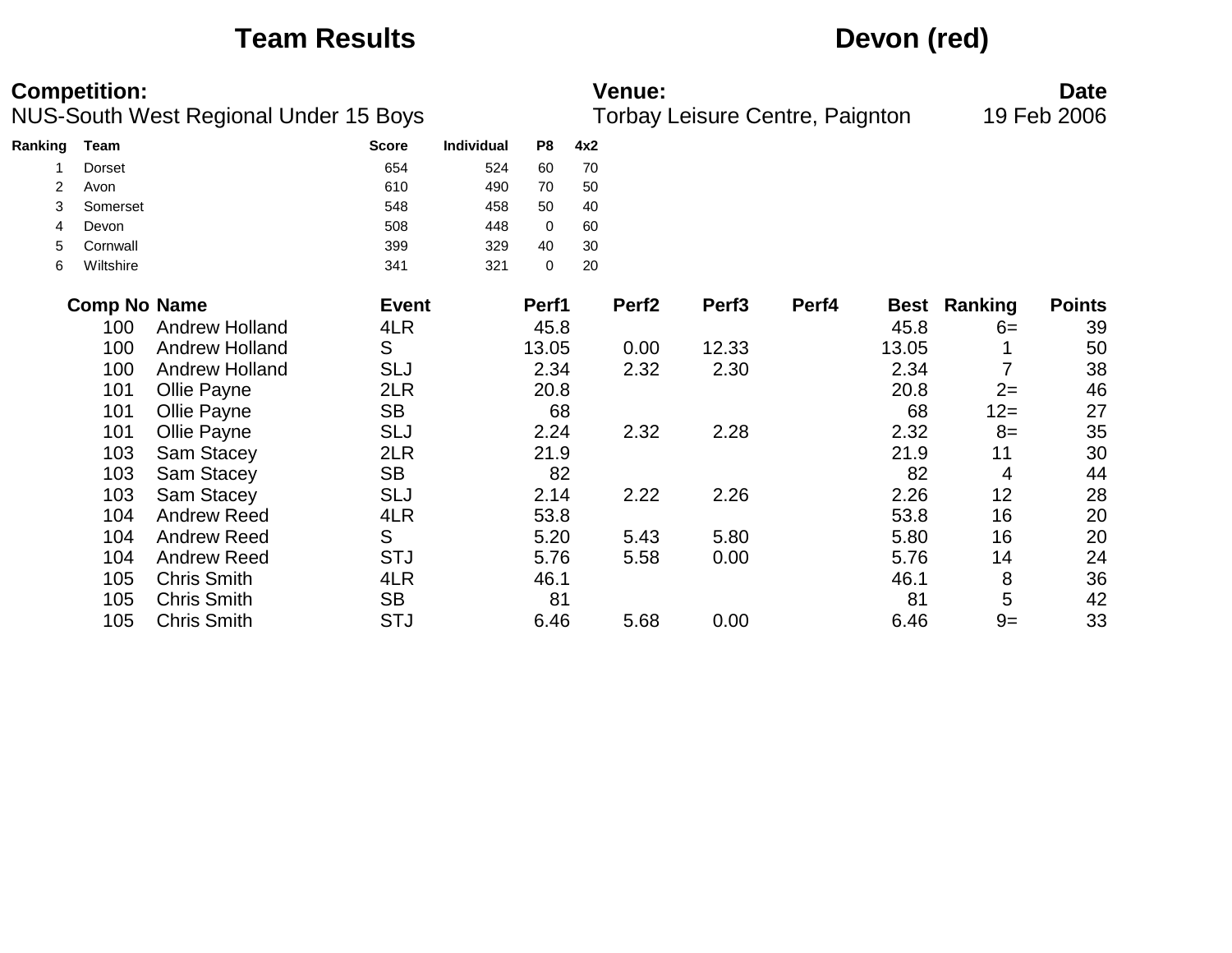# **Team Results Dorset (green)**

| <b>Competition:</b><br>NUS-South West Regional Under 15 Boys |                     |                      |              |                   |             | <b>Venue:</b><br>Torbay Leisure Centre, Paignton | <b>Date</b><br>19 Feb 2006 |                   |       |       |                     |               |
|--------------------------------------------------------------|---------------------|----------------------|--------------|-------------------|-------------|--------------------------------------------------|----------------------------|-------------------|-------|-------|---------------------|---------------|
| Ranking                                                      | Team                |                      | <b>Score</b> | <b>Individual</b> | P8          | 4x2                                              |                            |                   |       |       |                     |               |
|                                                              | <b>Dorset</b>       |                      | 654          | 524               | 60          | 70                                               |                            |                   |       |       |                     |               |
| 2                                                            | Avon                |                      | 610          | 490               | 70          | 50                                               |                            |                   |       |       |                     |               |
| 3                                                            | Somerset            |                      | 548          | 458               | 50          | 40                                               |                            |                   |       |       |                     |               |
| 4                                                            | Devon               |                      | 508          | 448               | $\mathbf 0$ | 60                                               |                            |                   |       |       |                     |               |
| 5                                                            | Cornwall            |                      | 399          | 329               | 40          | 30                                               |                            |                   |       |       |                     |               |
| 6                                                            | Wiltshire           |                      | 341          | 321               | $\mathbf 0$ | 20                                               |                            |                   |       |       |                     |               |
|                                                              | <b>Comp No Name</b> |                      | <b>Event</b> |                   | Perf1       |                                                  | Perf <sub>2</sub>          | Perf <sub>3</sub> | Perf4 |       | <b>Best Ranking</b> | <b>Points</b> |
|                                                              | 106                 | <b>Kieran Finn</b>   | 2LR          |                   | 20.8        |                                                  |                            |                   |       | 20.8  | $2=$                | 46            |
|                                                              | 106                 | <b>Kieran Finn</b>   | <b>SB</b>    |                   | 84          |                                                  |                            |                   |       | 84    | 2                   | 48            |
|                                                              | 106                 | <b>Kieran Finn</b>   | <b>SLJ</b>   |                   | 2.20        |                                                  | 2.60                       | 2.70              |       | 2.70  |                     | 50            |
|                                                              | 107                 | Paul Green           | 4LR          |                   | 45.2        |                                                  |                            |                   |       | 45.2  | 4                   | 44            |
|                                                              | 107                 | Paul Green           | <b>SB</b>    |                   | 85          |                                                  |                            |                   |       | 85    |                     | 50            |
|                                                              | 107                 | Paul Green           | <b>STJ</b>   |                   | 6.86        |                                                  | 6.98                       | 6.80              |       | 6.98  | 6                   | 40            |
|                                                              | 108                 | <b>Neil Chivers</b>  | 2LR          |                   | 20.7        |                                                  |                            |                   |       | 20.7  |                     | 50            |
|                                                              | 108                 | <b>Neil Chivers</b>  | <b>SB</b>    |                   | 68          |                                                  |                            |                   |       | 68    | $12 =$              | 27            |
|                                                              | 108                 | <b>Neil Chivers</b>  | <b>SLJ</b>   |                   | 2.30        |                                                  | 2.26                       | 2.40              |       | 2.40  | 4                   | 44            |
|                                                              | 109                 | Dominic Wright       | 2LR          |                   | 21.2        |                                                  |                            |                   |       | 21.2  | $5=$                | 39            |
|                                                              | 109                 | Dominic Wright       | S            |                   | 9.11        |                                                  | 7.39                       | 9.73              |       | 9.73  | 6                   | 40            |
|                                                              | 109                 | Dominic Wright       | <b>SLJ</b>   |                   | 2.34        |                                                  | 2.38                       | 2.42              |       | 2.42  | 3                   | 46            |
|                                                              | 110                 | <b>Shane Munford</b> | 4LR          |                   | 47.8        |                                                  |                            |                   |       | 47.8  | 12                  | 28            |
|                                                              | 110                 | <b>Shane Munford</b> | S            |                   | 9.49        |                                                  | 10.26                      | 10.14             |       | 10.26 | 3                   | 46            |
|                                                              | 110                 | <b>Shane Munford</b> | <b>STJ</b>   |                   | 7.44        |                                                  | 7.28                       | 7.32              |       | 7.44  | 3                   | 46            |
|                                                              | 111                 | Khalidur Rhaman      | 4LR          |                   | 44.7        |                                                  |                            |                   |       | 44.7  | $\overline{2}$      | 48            |
|                                                              | 111                 | Khalidur Rhaman      | S            |                   | 8.53        |                                                  | 9.18                       | 8.88              |       | 9.18  | $\overline{7}$      | 38            |
|                                                              | 111                 | Khalidur Rhaman      | <b>STJ</b>   |                   | 0.00        |                                                  | 6.36                       | 6.14              |       | 6.36  | 11                  | 30            |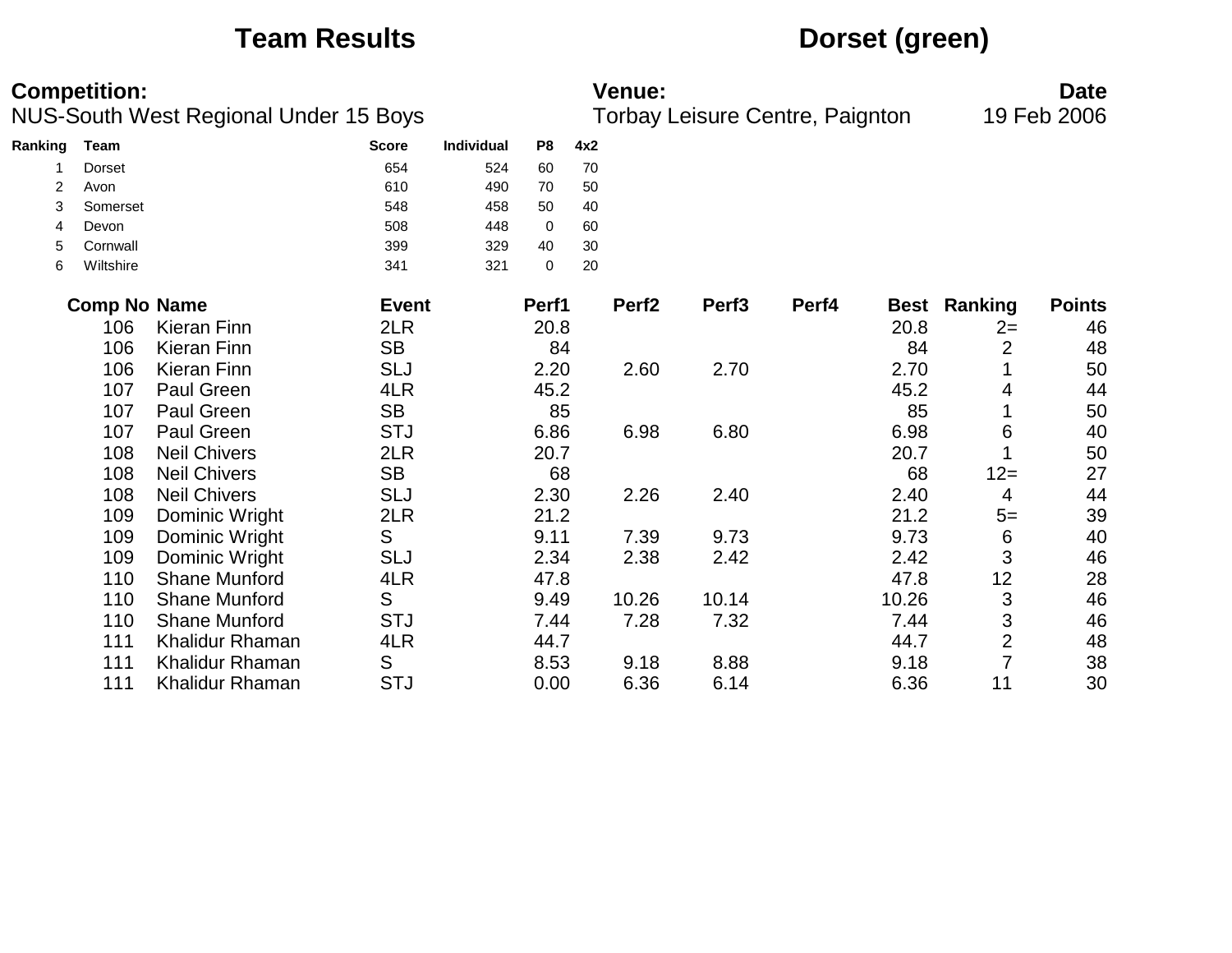# **Team Results Somerset (sky)**

| <b>Competition:</b><br>NUS-South West Regional Under 15 Boys |                     |                              |              | <b>Venue:</b><br>Torbay Leisure Centre, Paignton |       |     |                   |                   |       |       | <b>Date</b><br>19 Feb 2006 |               |
|--------------------------------------------------------------|---------------------|------------------------------|--------------|--------------------------------------------------|-------|-----|-------------------|-------------------|-------|-------|----------------------------|---------------|
| Ranking                                                      | <b>Team</b>         |                              | <b>Score</b> | <b>Individual</b>                                | P8    | 4x2 |                   |                   |       |       |                            |               |
|                                                              | Dorset              |                              | 654          | 524                                              | 60    | 70  |                   |                   |       |       |                            |               |
| $\overline{2}$                                               | Avon                |                              | 610          | 490                                              | 70    | 50  |                   |                   |       |       |                            |               |
| 3                                                            | Somerset            |                              | 548          | 458                                              | 50    | 40  |                   |                   |       |       |                            |               |
| 4                                                            | Devon               |                              | 508          | 448                                              | 0     | 60  |                   |                   |       |       |                            |               |
| 5                                                            | Cornwall            |                              | 399          | 329                                              | 40    | 30  |                   |                   |       |       |                            |               |
| 6                                                            | Wiltshire           |                              | 341          | 321                                              | 0     | 20  |                   |                   |       |       |                            |               |
|                                                              | <b>Comp No Name</b> |                              | <b>Event</b> |                                                  | Perf1 |     | Perf <sub>2</sub> | Perf <sub>3</sub> | Perf4 |       | <b>Best Ranking</b>        | <b>Points</b> |
|                                                              | 120                 | <b>Josh Bristow</b>          | 2LR          |                                                  | 20.8  |     |                   |                   |       | 20.8  | $2=$                       | 46            |
|                                                              | 120                 | <b>Josh Bristow</b>          | <b>SB</b>    |                                                  | 80    |     |                   |                   |       | 80    | 6                          | 40            |
|                                                              | 120                 | <b>Josh Bristow</b>          | <b>SLJ</b>   |                                                  | 2.32  |     | 2.36              | 2.34              |       | 2.36  | 6                          | 40            |
|                                                              | 121                 | Jamie Courtney               | 4LR          |                                                  | 47.5  |     |                   |                   |       | 47.5  | 11                         | 30            |
|                                                              | 121                 | Jamie Courtney               | S            |                                                  | 8.56  |     | 7.33              | 8.69              |       | 8.69  | 9                          | 34            |
|                                                              | 121                 | Jamie Courtney               | <b>STJ</b>   |                                                  | 0.00  |     | 6.82              | 6.80              |       | 6.82  | 8                          | 36            |
|                                                              | 122                 | <b>Bryan Disney-Chilcott</b> | 2LR          |                                                  | 21.8  |     |                   |                   |       | 21.8  | 10                         | 32            |
|                                                              | 122                 | <b>Bryan Disney-Chilcott</b> | <b>SB</b>    |                                                  | 77    |     |                   |                   |       | 77    | 8                          | 36            |
|                                                              | 122                 | <b>Bryan Disney-Chilcott</b> | <b>STJ</b>   |                                                  | 7.58  |     | 7.38              | 7.60              |       | 7.60  | $\overline{2}$             | 48            |
|                                                              | 123                 | <b>Ben Venus</b>             | 2LR          |                                                  | 21.5  |     |                   |                   |       | 21.5  | 9                          | 34            |
|                                                              | 123                 | <b>Ben Venus</b>             | <b>SB</b>    |                                                  | 74    |     |                   |                   |       | 74    | 10                         | 32            |
|                                                              | 123                 | <b>Ben Venus</b>             | <b>SLJ</b>   |                                                  | 2.16  |     | 2.18              | 2.20              |       | 2.20  | 13                         | 26            |
|                                                              | 124                 | <b>Oliver Welch</b>          | 4LR          |                                                  | 45.8  |     |                   |                   |       | 45.8  | $6=$                       | 39            |
|                                                              | 124                 | <b>Oliver Welch</b>          | S            |                                                  | 9.64  |     | 10.12             | 10.10             |       | 10.12 | 5                          | 42            |
|                                                              | 124                 | <b>Oliver Welch</b>          | <b>STJ</b>   |                                                  | 5.98  |     | 5.96              | 6.10              |       | 6.10  | 13                         | 26            |
|                                                              | 125                 | <b>Richard Parrish</b>       | 4LR          |                                                  | 45.6  |     |                   |                   |       | 45.6  | 5                          | 42            |
|                                                              | 125                 | <b>Richard Parrish</b>       | S            |                                                  | 8.54  |     | 8.69              | 9.09              |       | 9.09  | 8                          | 36            |
|                                                              | 125                 | <b>Richard Parrish</b>       | <b>SLJ</b>   |                                                  | 1.92  |     | 2.12              | 2.28              |       | 2.28  | $10=$                      | 31            |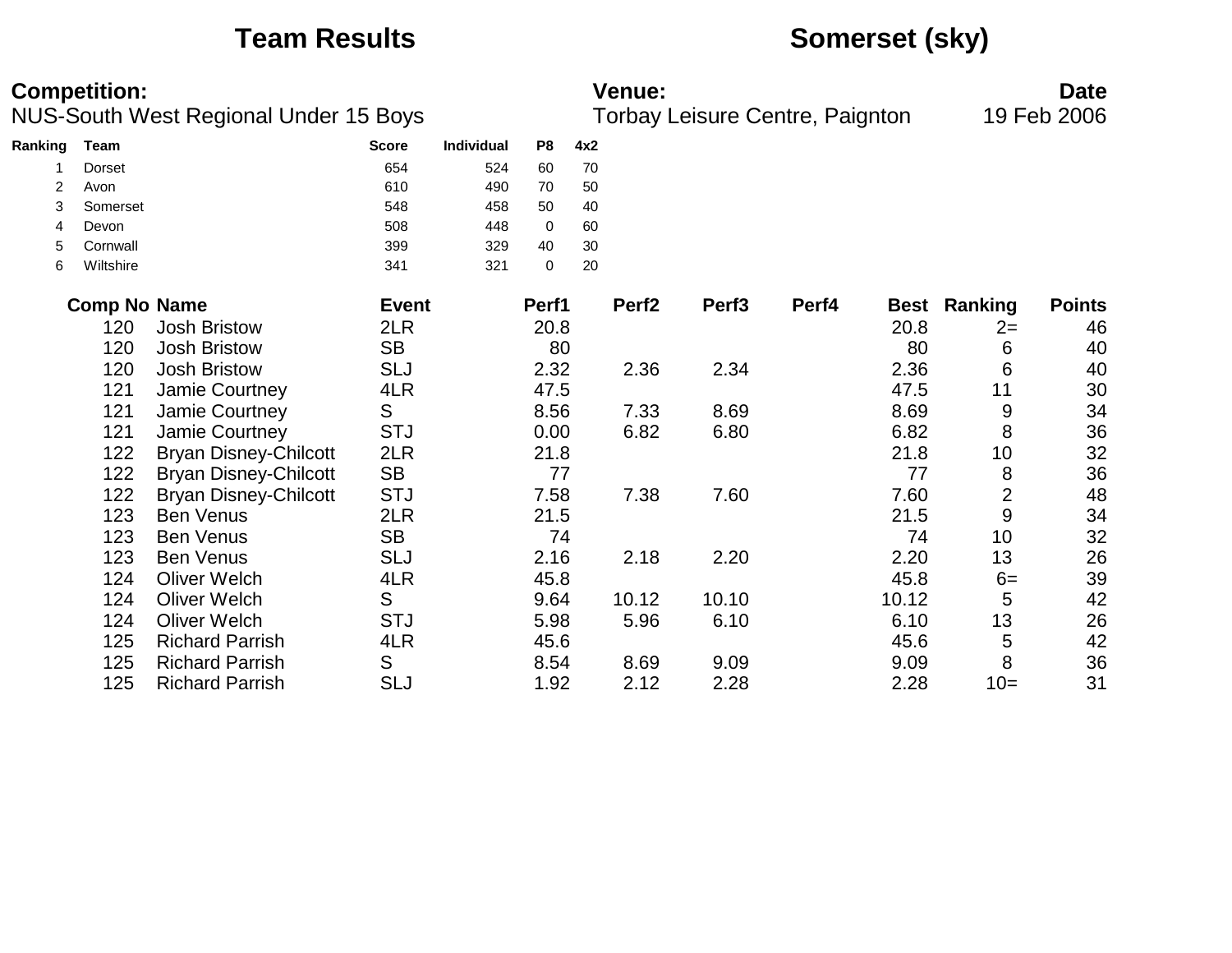# **Team Results Wiltshire (grey)**

|         | <b>Competition:</b><br><b>NUS-South West Regional Under 15 Boys</b> |                   |              |                   |       |     | <b>Venue:</b><br><b>Torbay Leisure Centre, Paignton</b> | <b>Date</b><br>19 Feb 2006 |       |             |         |               |
|---------|---------------------------------------------------------------------|-------------------|--------------|-------------------|-------|-----|---------------------------------------------------------|----------------------------|-------|-------------|---------|---------------|
| Ranking | Team                                                                |                   | <b>Score</b> | <b>Individual</b> | P8    | 4x2 |                                                         |                            |       |             |         |               |
|         | Dorset                                                              |                   | 654          | 524               | 60    | 70  |                                                         |                            |       |             |         |               |
| 2       | Avon                                                                |                   | 610          | 490               | 70    | 50  |                                                         |                            |       |             |         |               |
| 3       | Somerset                                                            |                   | 548          | 458               | 50    | 40  |                                                         |                            |       |             |         |               |
| 4       | Devon                                                               |                   | 508          | 448               | 0     | 60  |                                                         |                            |       |             |         |               |
| 5       | Cornwall                                                            |                   | 399          | 329               | 40    | 30  |                                                         |                            |       |             |         |               |
| 6       | Wiltshire                                                           |                   | 341          | 321               | 0     | 20  |                                                         |                            |       |             |         |               |
|         | <b>Comp No Name</b>                                                 |                   | <b>Event</b> |                   | Perf1 |     | Perf <sub>2</sub>                                       | Perf <sub>3</sub>          | Perf4 | <b>Best</b> | Ranking | <b>Points</b> |
|         | 127                                                                 | <b>Will Blunt</b> | 2LR          |                   | 24.2  |     |                                                         |                            |       | 24.2        | 16      | 20            |
|         | 127                                                                 | <b>Will Blunt</b> | 4LR          |                   | 0.0   |     |                                                         |                            |       | 0.0         |         |               |
|         | 127                                                                 | <b>Will Blunt</b> | S            |                   | 0.00  |     | 6.65                                                    | 7.94                       |       | 7.94        | 12      | 28            |
|         | 127                                                                 | <b>Will Blunt</b> | <b>SLJ</b>   |                   | 1.76  |     | 1.78                                                    | 1.84                       |       | 1.84        | 15      | 22            |
|         | 128                                                                 | Sam Leadbeater    | 2LR          |                   | 23.2  |     |                                                         |                            |       | 23.2        | 13      | 26            |
|         | 128                                                                 | Sam Leadbeater    | S            |                   | 7.44  |     | 7.98                                                    | 6.93                       |       | 7.98        | 11      | 30            |
|         | 128                                                                 | Sam Leadbeater    | <b>STJ</b>   |                   | 6.10  |     | 6.46                                                    | 6.34                       |       | 6.46        | $9=$    | 33            |
|         | 129                                                                 | Danny Talbot      | 2LR          |                   | 21.2  |     |                                                         |                            |       | 21.2        | $5=$    | 39            |
|         | 129                                                                 | Danny Talbot      | <b>SB</b>    |                   | 70    |     |                                                         |                            |       | 70          | 11      | 30            |
|         | 129                                                                 | Danny Talbot      | <b>SLJ</b>   |                   | 2.28  |     | 2.06                                                    | 2.16                       |       | 2.28        | $10=$   | 31            |
|         | 130                                                                 | <b>Ben Steen</b>  | 4LR          |                   | 50.6  |     |                                                         |                            |       | 50.6        | 15      | 22            |
|         | 130                                                                 | <b>Ben Steen</b>  | <b>SB</b>    |                   | 63    |     |                                                         |                            |       | 63          | $15=$   | 20            |
|         | 130                                                                 | <b>Ben Steen</b>  | SLJ          |                   | 1.80  |     | 1.76                                                    | 1.68                       |       | 1.80        | 16      | 20            |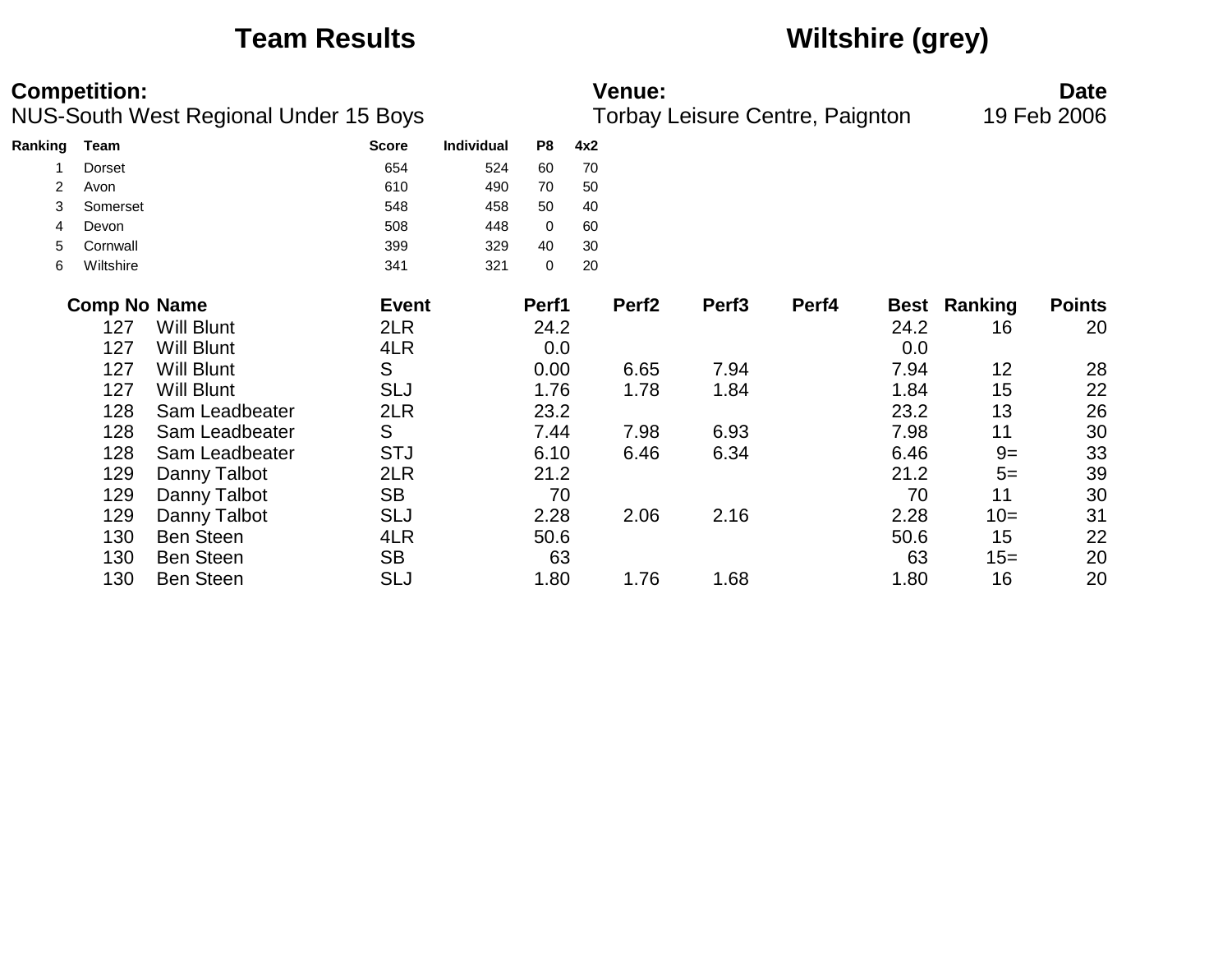### **Results Sheet 2 Lap Race**

### NUS-South West Regional Under 15 Boys

# **Competition:**<br>**Date**<br>Torbay Leisure Centre, Paignton 19 Feb 2006<br>Torbay Leisure Centre, Paignton 19 Feb 2006

| Ranking | Team      | <b>Colour</b> | <b>BibNo Name</b> |                           | <b>Best</b> | <b>Points</b> |
|---------|-----------|---------------|-------------------|---------------------------|-------------|---------------|
|         | Dorset    | green         |                   | 108 Neil Chivers          | 20.7        | 50            |
| $2=$    | Devon     | red           | 101               | Ollie Payne               | 20.8        | 46            |
| $2=$    | Dorset    | green         |                   | 106 Kieran Finn           | 20.8        | 46            |
| $2 =$   | Somerset  | sky           |                   | 120 Josh Bristow          | 20.8        | 46            |
| $5=$    | Avon      | orange        |                   | 85 Ding Yang              | 21.2        | 39            |
| $5=$    | Avon      | orange        |                   | 86 Lewis Hield            | 21.2        | 39            |
| $5=$    | Dorset    | green         |                   | 109 Dominic Wright        | 21.2        | 39            |
| $5=$    | Wiltshire | grey          |                   | 129 Danny Talbot          | 21.2        | 39            |
| 9       | Somerset  | sky           | 123               | Ben Venus                 | 21.5        | 34            |
| 10      | Somerset  | sky           |                   | 122 Bryan Disney-Chilcott | 21.8        | 32            |
| 11      | Devon     | red           |                   | 103 Sam Stacey            | 21.9        | 30            |
| 12      | Avon      | orange        | 88                | <b>Tristan Woolcock</b>   | 22.6        | 28            |
| 13      | Wiltshire | grey          |                   | 128 Sam Leadbeater        | 23.2        | 26            |
| $14 =$  | Cornwall  | navy          |                   | 93 Adam Mears             | 23.7        | 23            |
| $14 =$  | Cornwall  | navy          |                   | 97 Ryan Samoluk           | 23.7        | 23            |
| 16      | Wiltshire | grey          | 127               | Will Blunt                | 24.2        | 20            |
| 17      | Cornwall  | navy          |                   | 94 Richard Vaughan        | 24.8        | 18            |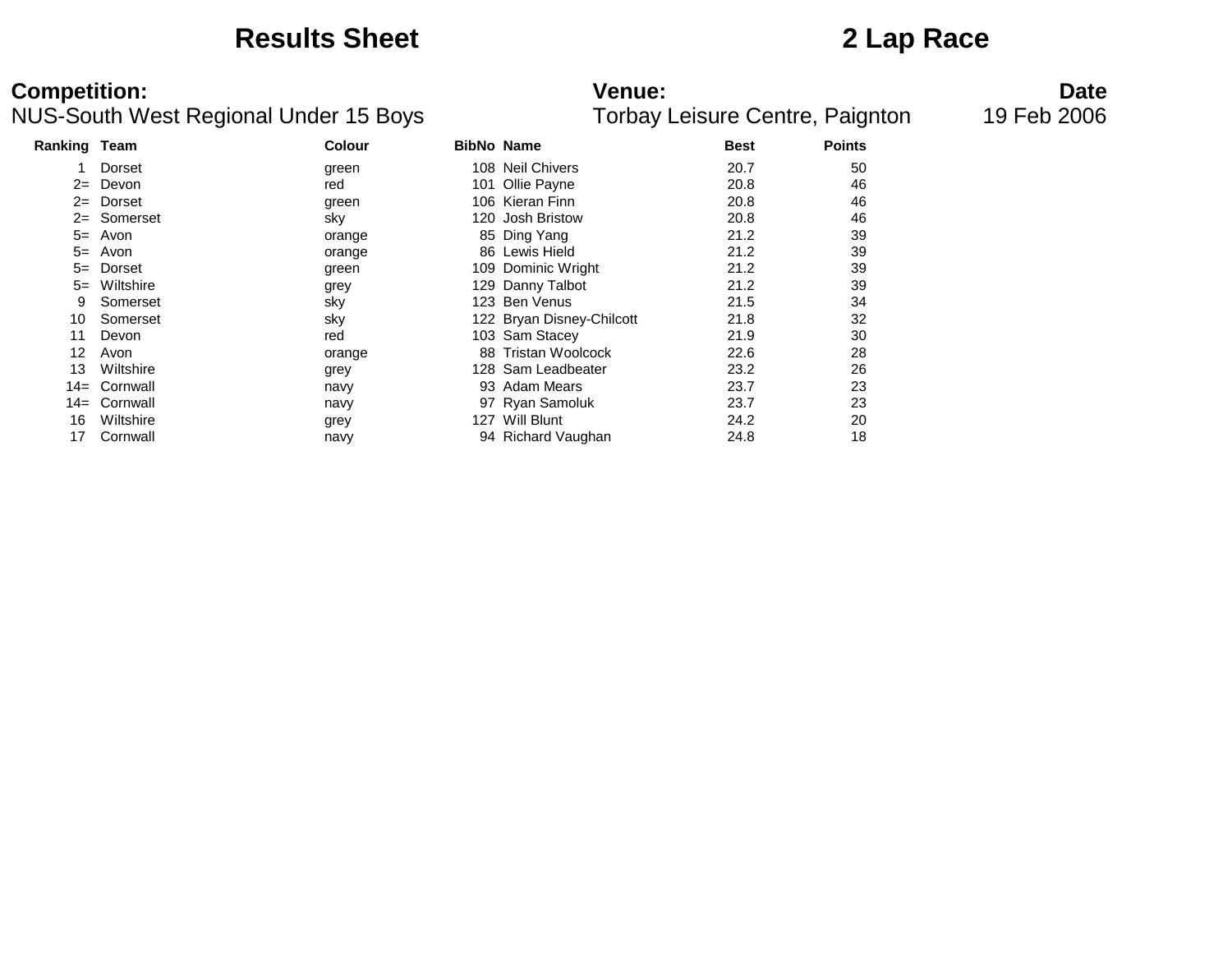### **Results Sheet 4 Lap Race**

| Ranking Team |           | <b>Colour</b> | <b>BibNo Name</b> |                      | <b>Best</b> | <b>Points</b> |
|--------------|-----------|---------------|-------------------|----------------------|-------------|---------------|
|              | Avon      | orange        |                   | 90 Kane Allen        | 44.5        | 50            |
| 2            | Dorset    | green         | 111               | Khalidur Rhaman      | 44.7        | 48            |
| 3            | Avon      | orange        | 87                | Simon Atherton       | 45.1        | 46            |
| 4            | Dorset    | green         | 107               | Paul Green           | 45.2        | 44            |
| 5            | Somerset  | sky           |                   | 125 Richard Parrish  | 45.6        | 42            |
| $6=$         | Devon     | red           | 100               | Andrew Holland       | 45.8        | 39            |
| $6=$         | Somerset  | sky           |                   | 124 Oliver Welch     | 45.8        | 39            |
| 8            | Devon     | red           |                   | 105 Chris Smith      | 46.1        | 36            |
| $9=$         | Avon      | orange        | 89                | John Forester        | 46.4        | 33            |
| $9=$         | Cornwall  | navy          |                   | 95 Philip Warwicker  | 46.4        | 33            |
| 11           | Somerset  | sky           | 121               | Jamie Courtney       | 47.5        | 30            |
| 12           | Dorset    | green         | 110               | <b>Shane Munford</b> | 47.8        | 28            |
| 13           | Cornwall  | navy          |                   | 96 Owen Willetts     | 49.7        | 26            |
| 14           | Cornwall  | navy          | 92                | Daniel Drew          | 50.0        | 24            |
| 15           | Wiltshire | grey          | 130               | <b>Ben Steen</b>     | 50.6        | 22            |
| 16           | Devon     | red           |                   | 104 Andrew Reed      | 53.8        | 20            |
|              | Wiltshire | grey          | 127               | Will Blunt           | 0.0         | 0             |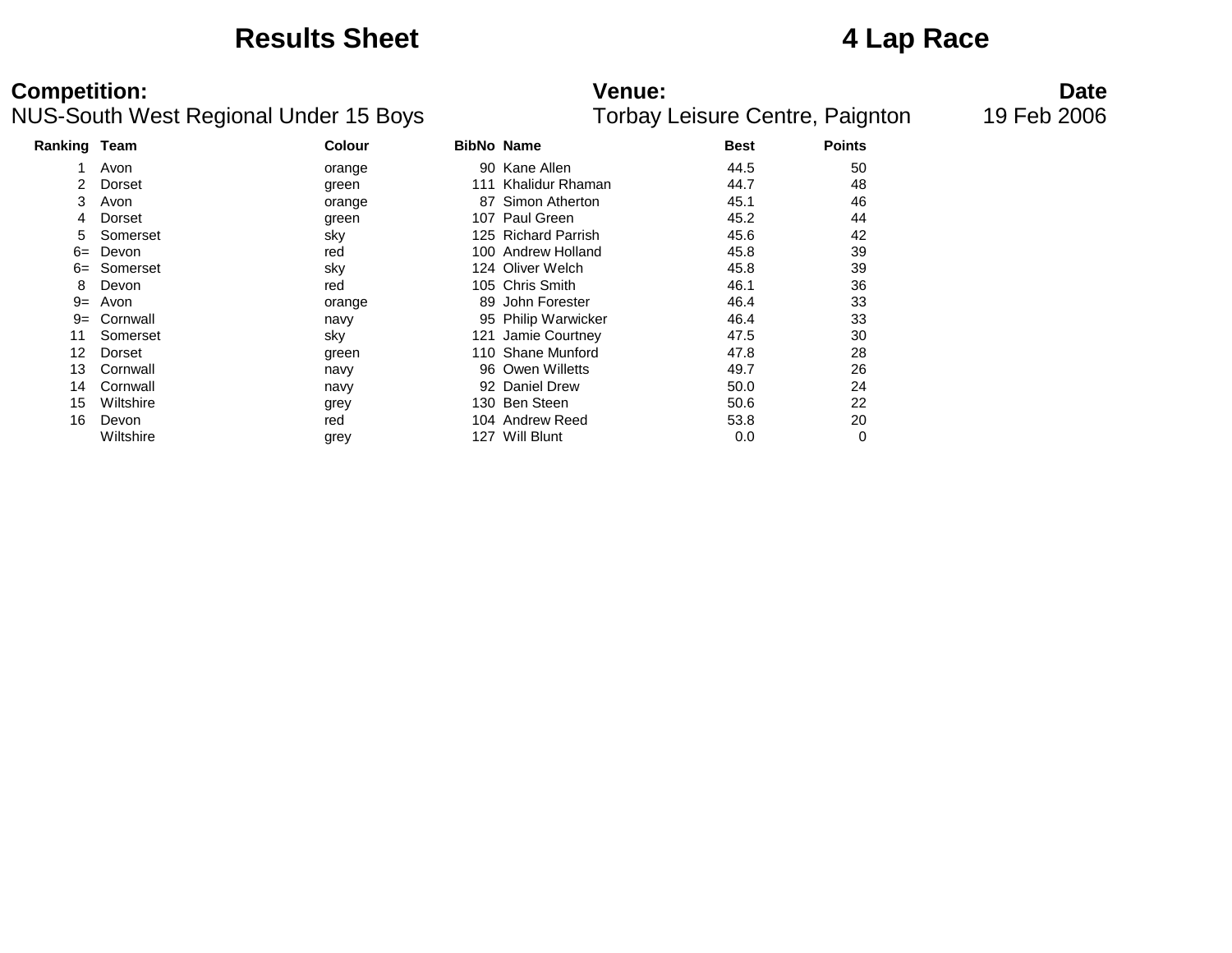### **Event Official Results Sheet 8 Lap Paarlauf**

### **Competition:**<br>**Date**<br>**NUS-South West Regional Under 15 Boys Date**<br>**Torbay Leisure Centre, Paignton** 19 Feb 2006 NUS-South West Regional Under 15 Boys **Ranking Code Team Colour Colour Heat Final Performance Points** 1 01 Avon orange 1:29.1 0.0 1:29.1 70 2 04 Dorset green 1:29.9 0.0 1:29.9 60 3 06 Somerset sky 1:35.3 0.0 1:35.3 50

4 02 Cornwall navy 1:38.5 0.0 1:38.5 40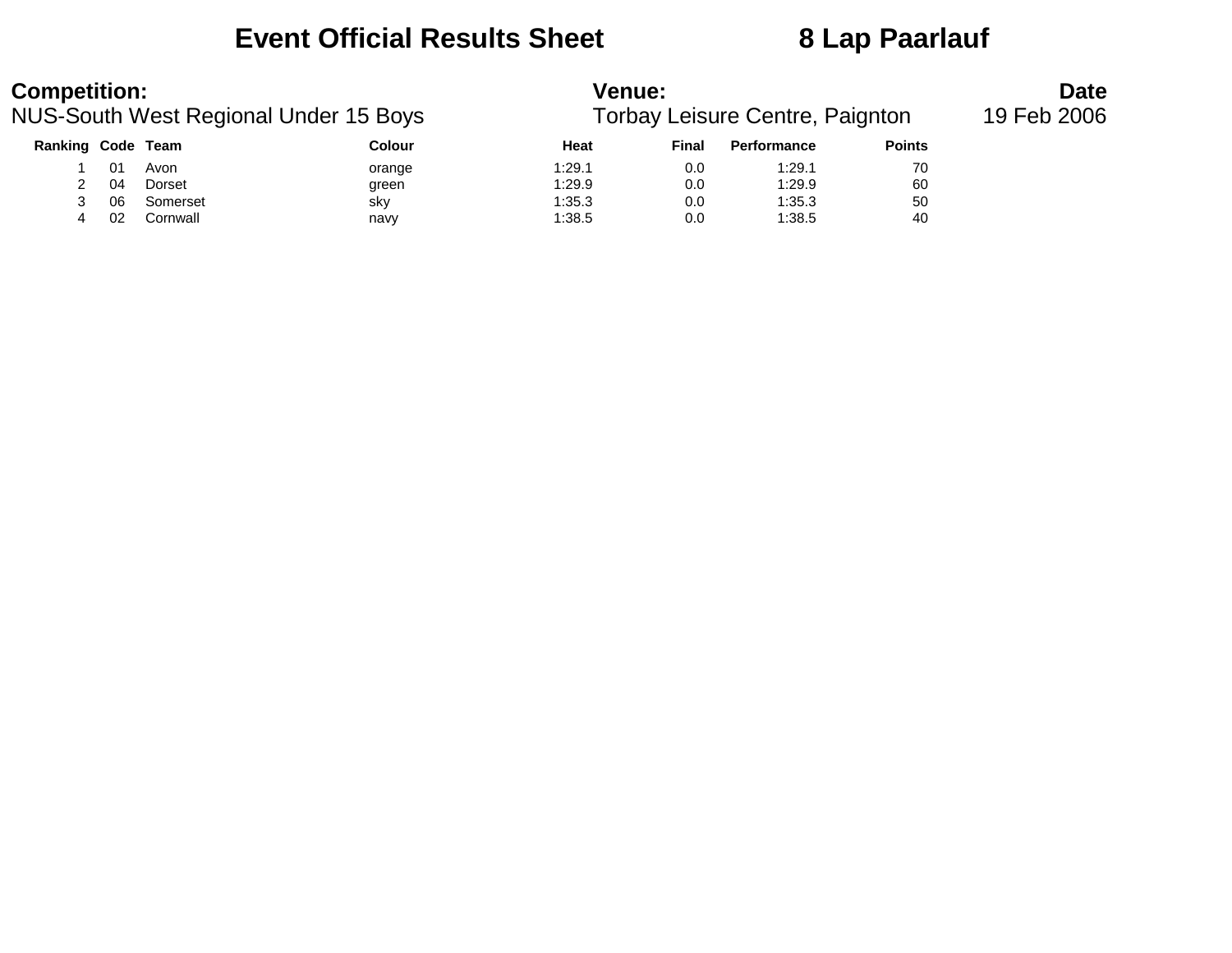### **Event Official Results Sheet 4 x 2 Lap Relay**

| <b>Competition:</b><br><b>NUS-South West Regional Under 15 Boys</b><br><b>Ranking Code Team</b> |    |           |        | <b>Venue:</b><br>Torbay Leisure Centre, Paignton | <b>Date</b><br>19 Feb 2006 |                    |               |  |
|-------------------------------------------------------------------------------------------------|----|-----------|--------|--------------------------------------------------|----------------------------|--------------------|---------------|--|
|                                                                                                 |    |           | Colour | Heat                                             | Final                      | <b>Performance</b> | <b>Points</b> |  |
|                                                                                                 | 04 | Dorset    | green  | 1:23.7                                           | 0.0                        | 1:23.7             | 70            |  |
| 2                                                                                               | 03 | Devon     | red    | 1:24.7                                           | 0.0                        | 1:24.7             | 60            |  |
| 3                                                                                               | 01 | Avon      | orange | 1:25.3                                           | 0.0                        | 1:25.3             | 50            |  |
| 4                                                                                               | 06 | Somerset  | sky    | 1:26.6                                           | 0.0                        | 1:26.6             | 40            |  |
| 5                                                                                               | 02 | Cornwall  | navy   | 1:33.6                                           | 0.0                        | 1:33.6             | 30            |  |
| 6                                                                                               | 07 | Wiltshire | grey   | 1:35.0                                           | 0.0                        | 1:35.0             | 20            |  |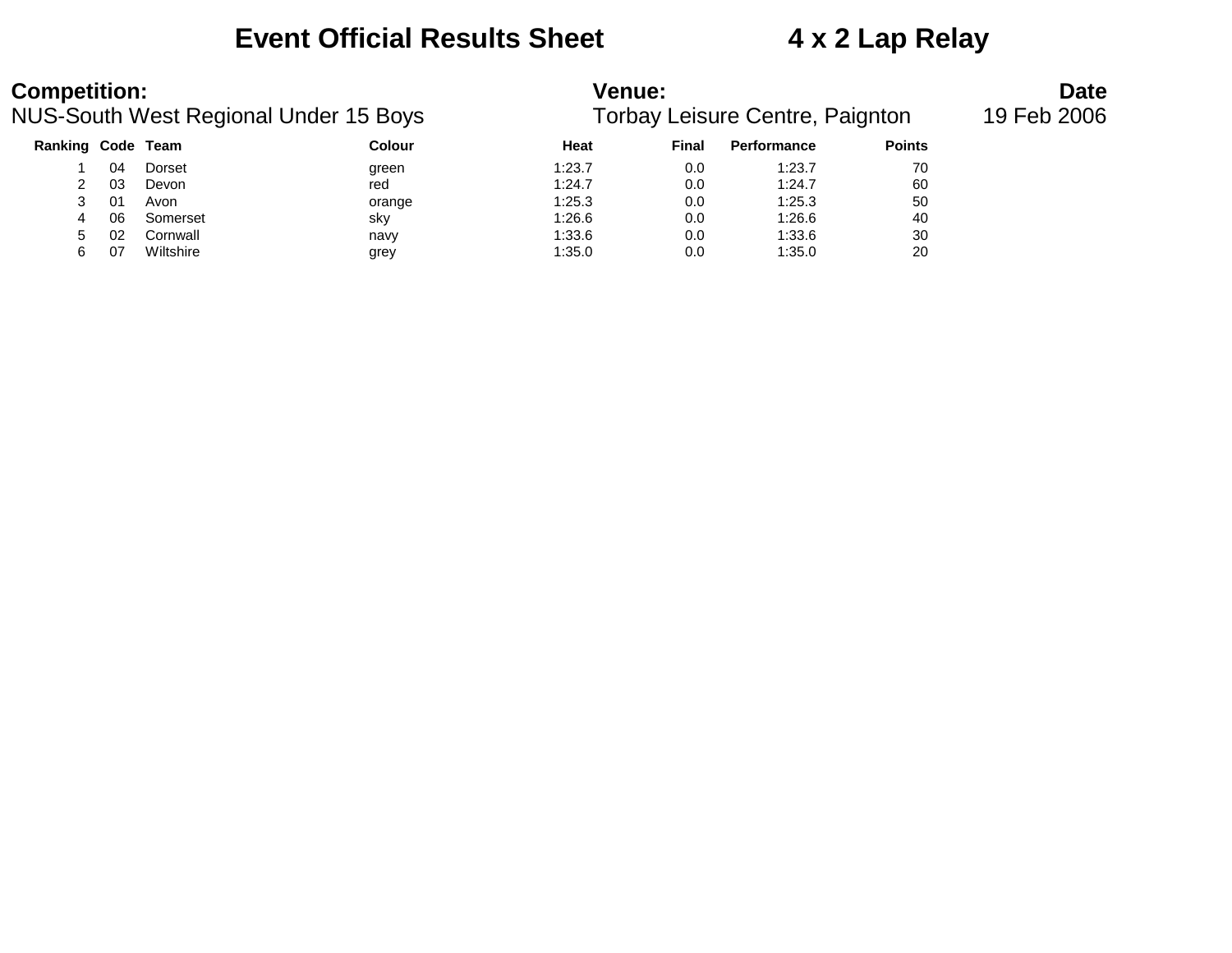### **Results Sheet Shot**

### NUS-South West Regional Under 15 Boys Torbay Leisure Centre, Paignton 19 Feb 2006

# **Competition: Venue: Date**

| <b>Ranking Team</b> |           | <b>Colour</b> | <b>BibNo Name</b> |                     | <b>Best</b> | <b>Points</b> |
|---------------------|-----------|---------------|-------------------|---------------------|-------------|---------------|
|                     | Devon     | red           |                   | 100 Andrew Holland  | 13.05       | 50            |
| 2                   | Avon      | orange        | 88                | Tristan Woolcock    | 10.29       | 48            |
| 3                   | Dorset    | green         |                   | 110 Shane Munford   | 10.26       | 46            |
| 4                   | Cornwall  | navy          |                   | 95 Philip Warwicker | 10.21       | 44            |
| 5.                  | Somerset  | sky           |                   | 124 Oliver Welch    | 10.12       | 42            |
| 6                   | Dorset    | green         |                   | 109 Dominic Wright  | 9.73        | 40            |
|                     | Dorset    | green         | 111               | Khalidur Rhaman     | 9.18        | 38            |
| 8                   | Somerset  | sky           |                   | 125 Richard Parrish | 9.09        | 36            |
| 9                   | Somerset  | sky           | 121               | Jamie Courtney      | 8.69        | 34            |
| 10                  | Avon      | orange        |                   | 87 Simon Atherton   | 8.32        | 32            |
| 11                  | Wiltshire | grey          |                   | 128 Sam Leadbeater  | 7.98        | 30            |
| 12                  | Wiltshire | grey          |                   | 127 Will Blunt      | 7.94        | 28            |
| 13                  | Avon      | orange        |                   | 90 Kane Allen       | 7.71        | 26            |
| 14                  | Cornwall  | navy          |                   | 92 Daniel Drew      | 6.41        | 24            |
| 15                  | Cornwall  | navy          |                   | 97 Ryan Samoluk     | 5.84        | 22            |
| 16                  | Devon     | red           |                   | 104 Andrew Reed     | 5.80        | 20            |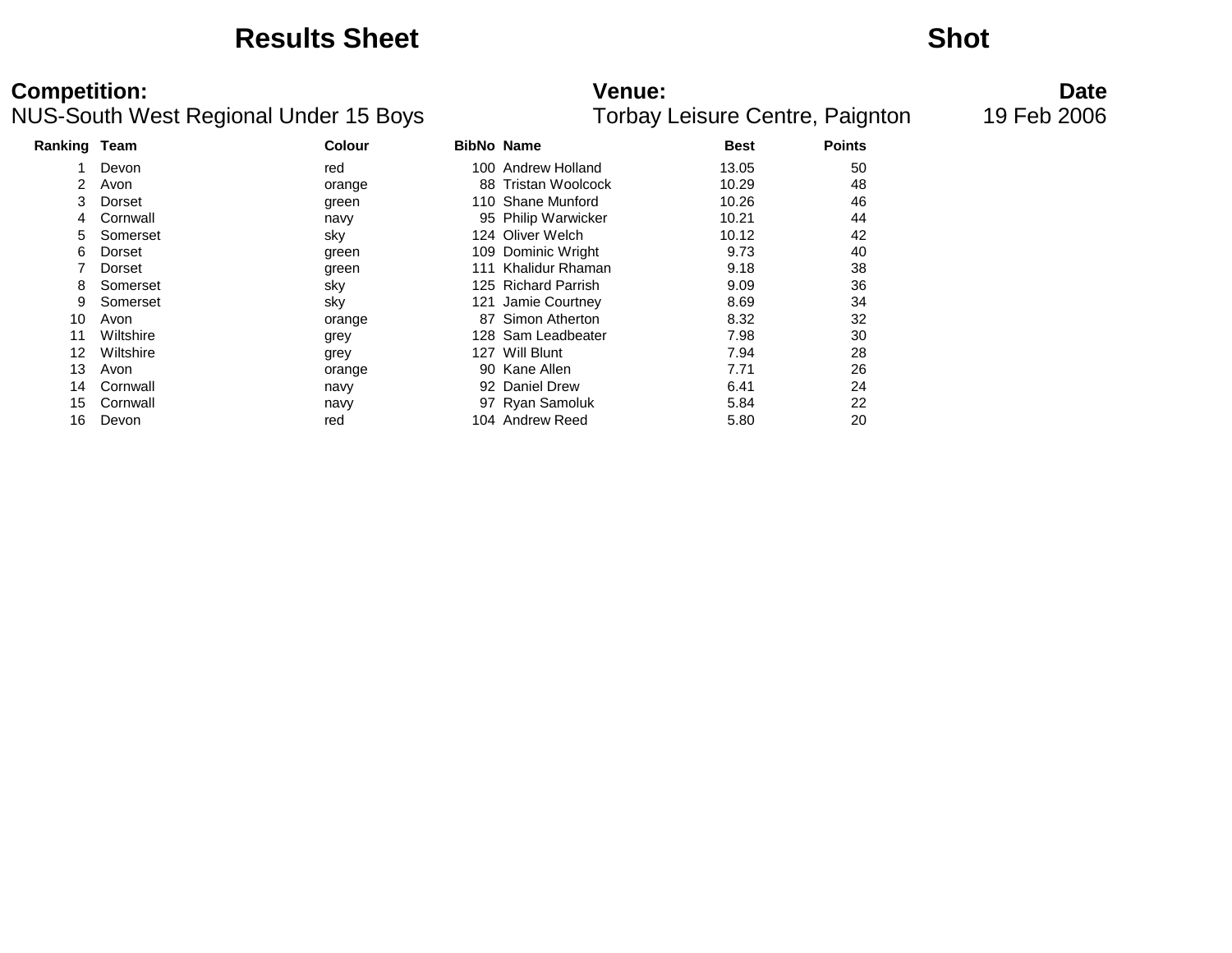### **Results Sheet Speed Bounce**

### NUS-South West Regional Under 15 Boys

**Competition:**<br>**Date**<br>Torbay Leisure Centre, Paignton 19 Feb 2006<br>Torbay Leisure Centre, Paignton 19 Feb 2006

| Ranking Team |           | <b>Colour</b> | <b>BibNo Name</b> |                           | <b>Total</b> | <b>Points</b> |
|--------------|-----------|---------------|-------------------|---------------------------|--------------|---------------|
|              | Dorset    | green         |                   | 107 Paul Green            | 85           | 50            |
|              | Dorset    | green         |                   | 106 Kieran Finn           | 84           | 48            |
| 3            | Avon      | orange        |                   | 85 Ding Yang              | 83           | 46            |
| 4            | Devon     | red           |                   | 103 Sam Stacey            | 82           | 44            |
| 5.           | Devon     | red           |                   | 105 Chris Smith           | 81           | 42            |
| 6            | Somerset  | sky           | 120               | <b>Josh Bristow</b>       | 80           | 40            |
|              | Avon      | orange        | 89                | John Forester             | 79           | 38            |
| 8            | Somerset  | sky           |                   | 122 Bryan Disney-Chilcott | 77           | 36            |
| 9            | Avon      | orange        |                   | 86 Lewis Hield            | 75           | 34            |
| 10           | Somerset  | sky           | 123.              | Ben Venus                 | 74           | 32            |
| 11           | Wiltshire | grey          |                   | 129 Danny Talbot          | 70           | 30            |
| $12 =$       | Devon     | red           |                   | 101 Ollie Payne           | 68           | 27            |
| $12 =$       | Dorset    | green         |                   | 108 Neil Chivers          | 68           | 27            |
| 14           | Cornwall  | navy          |                   | 96 Owen Willetts          | 66           | 24            |
| $15=$        | Cornwall  | navy          |                   | 93 Adam Mears             | 63           | 20            |
| $15 =$       | Cornwall  | navy          |                   | 94 Richard Vaughan        | 63           | 20            |
| $15 =$       | Wiltshire | grey          | 130.              | Ben Steen                 | 63           | 20            |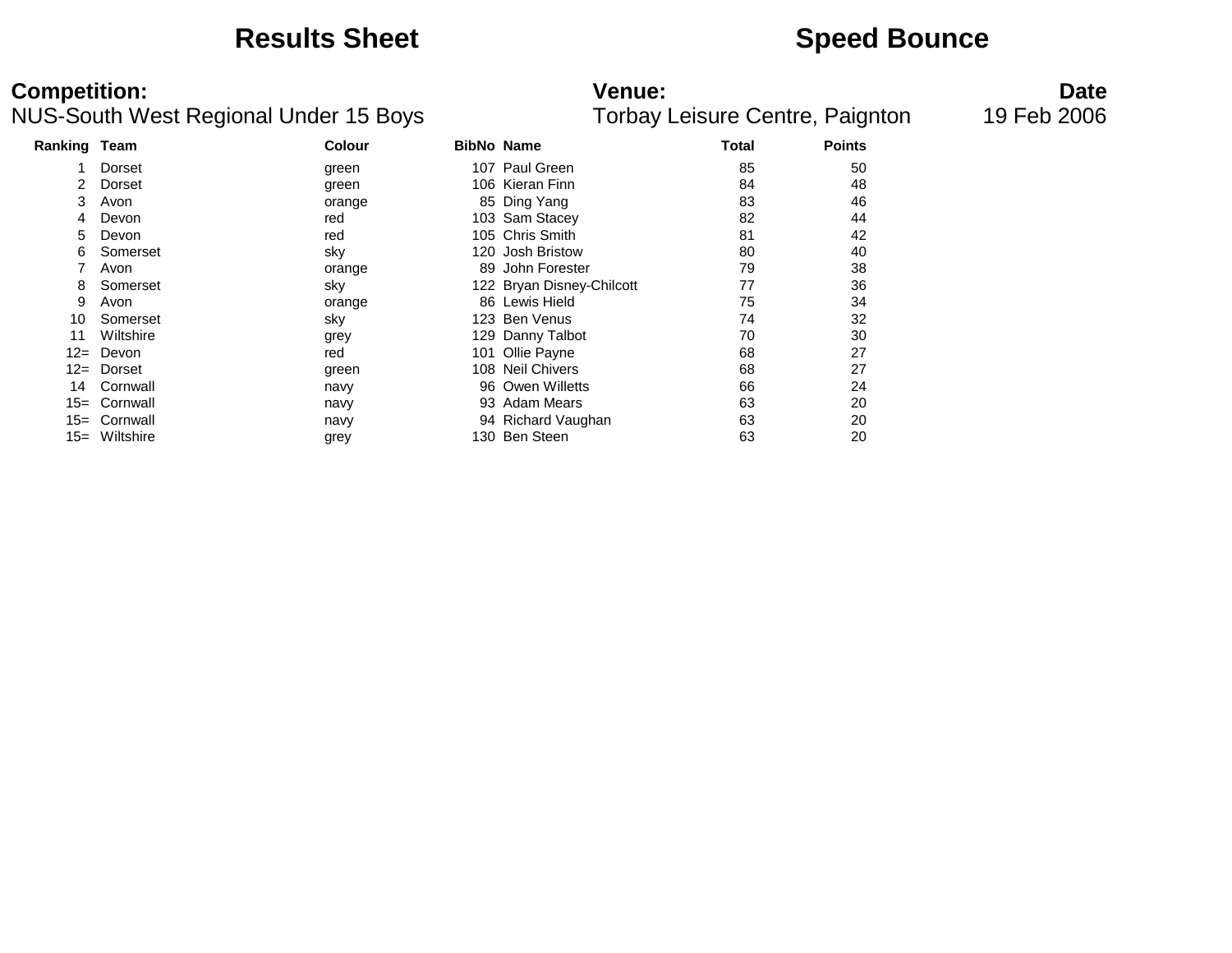## **Results Sheet Standing Long Jump**

| Ranking Team |           | <b>Colour</b> | <b>BibNo Name</b> |                         | <b>Best</b> | <b>Points</b> |
|--------------|-----------|---------------|-------------------|-------------------------|-------------|---------------|
|              | Dorset    | green         |                   | 106 Kieran Finn         | 2.70        | 50            |
| 2            | Avon      | orange        |                   | 86 Lewis Hield          | 2.60        | 48            |
| 3            | Dorset    | green         |                   | 109 Dominic Wright      | 2.42        | 46            |
| 4            | Dorset    | green         |                   | 108 Neil Chivers        | 2.40        | 44            |
| 5            | Avon      | orange        |                   | 90 Kane Allen           | 2.38        | 42            |
| 6            | Somerset  | sky           | 120               | <b>Josh Bristow</b>     | 2.36        | 40            |
|              | Devon     | red           | 100               | Andrew Holland          | 2.34        | 38            |
| $8=$         | Avon      | orange        | 88                | <b>Tristan Woolcock</b> | 2.32        | 35            |
| $8=$         | Devon     | red           | 101.              | Ollie Payne             | 2.32        | 35            |
| $10=$        | Somerset  | sky           |                   | 125 Richard Parrish     | 2.28        | 31            |
| $10=$        | Wiltshire | grey          |                   | 129 Danny Talbot        | 2.28        | 31            |
| 12           | Devon     | red           |                   | 103 Sam Stacey          | 2.26        | 28            |
| 13           | Somerset  | sky           |                   | 123 Ben Venus           | 2.20        | 26            |
| 14           | Cornwall  | navy          |                   | 93 Adam Mears           | 2.12        | 24            |
| 15           | Wiltshire | grey          | 127.              | Will Blunt              | 1.84        | 22            |
| 16           | Wiltshire | grey          |                   | 130 Ben Steen           | 1.80        | 20            |
| 17           | Cornwall  | navy          |                   | 94 Richard Vaughan      | 1.74        | 18            |
|              | Cornwall  | navy          |                   | 96 Owen Willetts        | 0.00        | 0             |